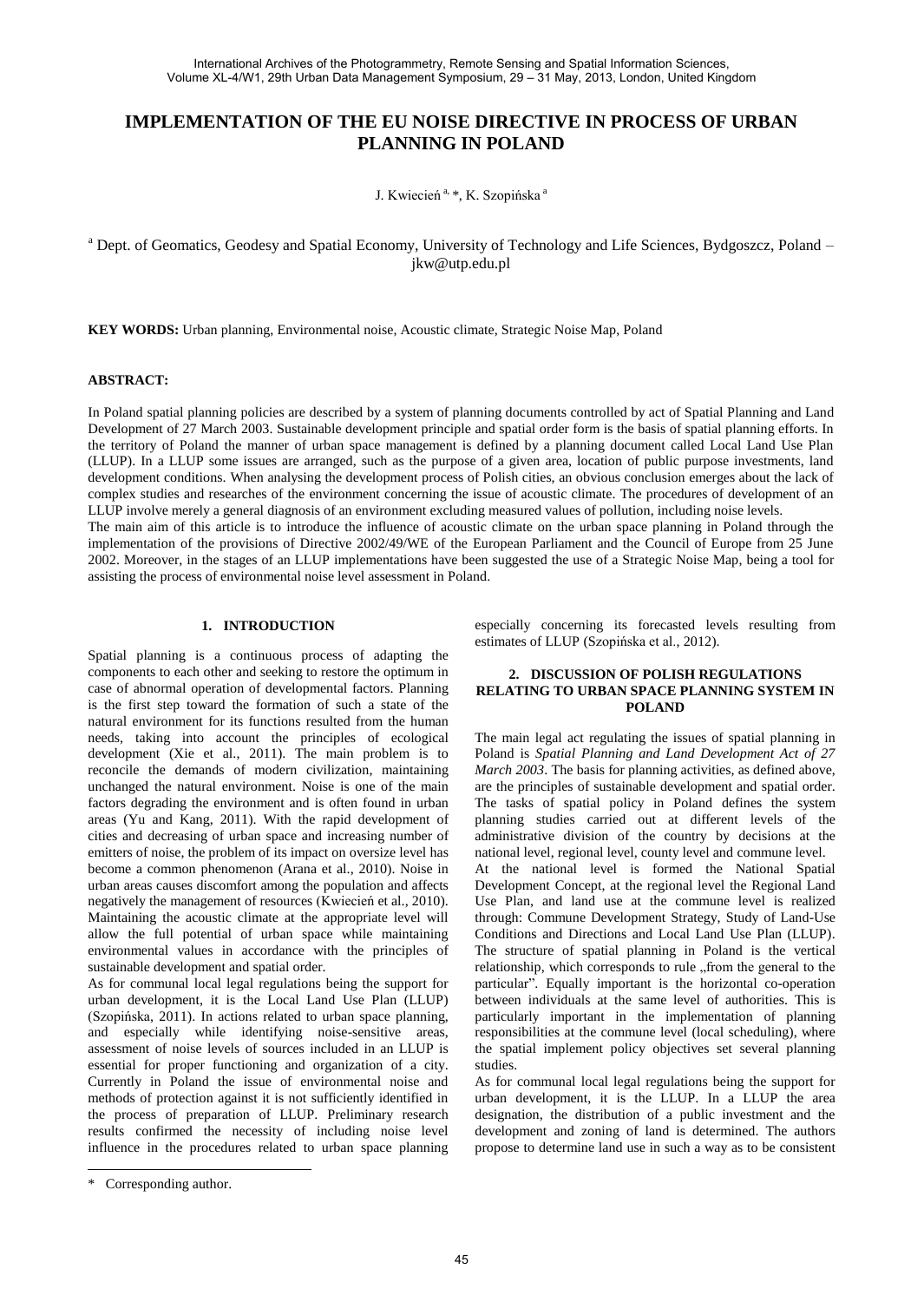with the economic needs of different fields, was known and predictable and socially acceptable to the principles of sustainable development. Stages of the LLUP has been presented in Figure 1 (at the moment the process of creating LLUP does not include findings from the strategic noise maps bold text in Figure 1). LLUP as an act of local law, which plays a major role in forming urban space and on the power of his findings we can be obtained administrative decision – building permit. Local Land Use Plans are implemented within territorially administrative municipalities, and so not all municipal areas have enacted legal enactments. In Poland, only 25.6% of the country has existing a LLUP. In addition, between the provinces there is a large variation in the percentage of land, for which it is adopted Local Land Use Plan, more than 60% to only a few percent.

## **3. DISCUSSION OF EU LEGISLATION AND POLISH LEGISLATION RELATING TO POLICY OF NOISE**

The problem of noise reflected in the *Directive 2002/49/WE of the European Parliament and the Council of Europe from June 25, 2005 which concerned assessing and management of noise levels in an environment*. It is an obligation of all the member states of EU to determine noise levels and indicate policies to enhance acoustic conditions as well as protection of areas of acceptable noise levels. Poland, as a member of EU is obliged to comply with the regulations of the previously mentioned Directive. In Polish legal system he most fundamental legislative act regulating the issues of environmental noise is *Environment Protection Law Act of April 27 2001* as amended. According to article 112 noise exposure protection means providing the most accurate condition of acoustic climate by maintaining the level of noise which does not exceed admissible values.

One of the actions aiming at protection against noise suggested by the directive is the Strategic Noise Map (SNM). SNM is an averaged map of noise generated into environments by various groups of sources. It enables holistic evaluation of a level of noise exposure within an urban area, provides the possibility to determine the origins of such phenomena as well as the opportunity to prepare general prognoses of alterations of its levels (Krajewska and Szopińska, 2012). In the process of preparation of an SNM, environmental noise may be denoted by  $L_{den}$  and  $L_{night}$  indicators.  $L_{den}$  – is a long-term noise indicator, estimated within 24-hour cycles of a year, considering daytime, evening and night time.  $L_{night} -$  is a long-term noise indicator, estimated during night hours. Their acceptable values in affected areas are estimated in the *Directive of Ministry of Environment of October 1, 2012 Amending Regulation on Acceptable Noise Levels in the Environment*. The value of indicators is related to the origin of sound source and the purpose of a location affected (Tab. 1).

| Area type                                                         | Acceptable noise level (dB) |                    |                                 |                    |
|-------------------------------------------------------------------|-----------------------------|--------------------|---------------------------------|--------------------|
|                                                                   | Roads or railway            |                    | Other facilities and activities |                    |
|                                                                   |                             |                    | being the noise sources         |                    |
|                                                                   | $L_{den}$                   | $L_{\text{night}}$ | $L_{den}$                       | $L_{\text{night}}$ |
| Protected zone " $A$ " – spas, areas of hospitals located outside | 50                          | 45                 | 45                              | 40                 |
| cities                                                            |                             |                    |                                 |                    |
| Areas of single family dwellings, nursing homes and               |                             |                    |                                 |                    |
| hospitals in cities as well as residential areas for permanent    | 64                          | 59                 | 50                              | 40                 |
| and temporary inhabitants.                                        |                             |                    |                                 |                    |
| Areas of multi-family residential units, homestead housing,       | 68                          | 59                 | 55                              | 45                 |
| recreational areas, housing and service oriented areas            |                             |                    |                                 |                    |
| City center zones of cities with the population exceeding         | 70                          | 65                 | 55                              | 45                 |
| 100000 inhabitants                                                |                             |                    |                                 |                    |

Table 1. Acceptable noise level for particular groups of sources

According to the *Directive of Ministry of Environment of October 1, 2007 on Data Range Included, Located and Presented in Noise Maps*, an SNM consists of a descriptive and graphical part. The first one includes characteristics of an area, acoustic features included in planning documentation of a commune, identification and specification of noise sources as well as identification of endangered areas. The graphical part is represented by numerous maps depicting acoustic climate of a researched area which may include: immision maps, conflict noise maps as well as level indicators of inhabitants excessive noise exposure. Additionally the map includes quiet areas where excessive sound levels have been identified with  $L_{den}$  indicator. As a result, certain actions are then imposed on the area to at least maintain the values which have been received. Noise map calculations are made on the basis of the database received from the Geographic Information Systems and with the use of expert computer software such as CadnaA, SoundPlan, Mithra, ArcAkus or IMMI (Asensio et al., 2009, Fyhri and Aasvang, 2010, Souza and Giunta, 2011, Szopińska et al., 2012).

GIS as the main environment for spatial data management is used in the analysis of an environmental noise. GIS database used for acoustic analysis consists of two independent components, ie.: the descriptive information on the state of urban space with the characteristics of the noise sources and digital maps. The final step in creating a strategic noise map is the implementation of geospatial data to the computer software involved in the calculation of the acoustic climate. GIS data for noise map can come from a variety sources such as:

- road networks, buildings, industrial plants, airports, terrain;
- data collected by the recording equipment in the field (electronic sensors, cameras) such as devices for measuring environmental noise, traffic;
- data collected directly by the people, for example, field sketches, questionnaires, surveys;
- graphical data on the location of surface noise sources and noise sensitive areas;
- processed data in digital or analog form, such as maps, statistical data: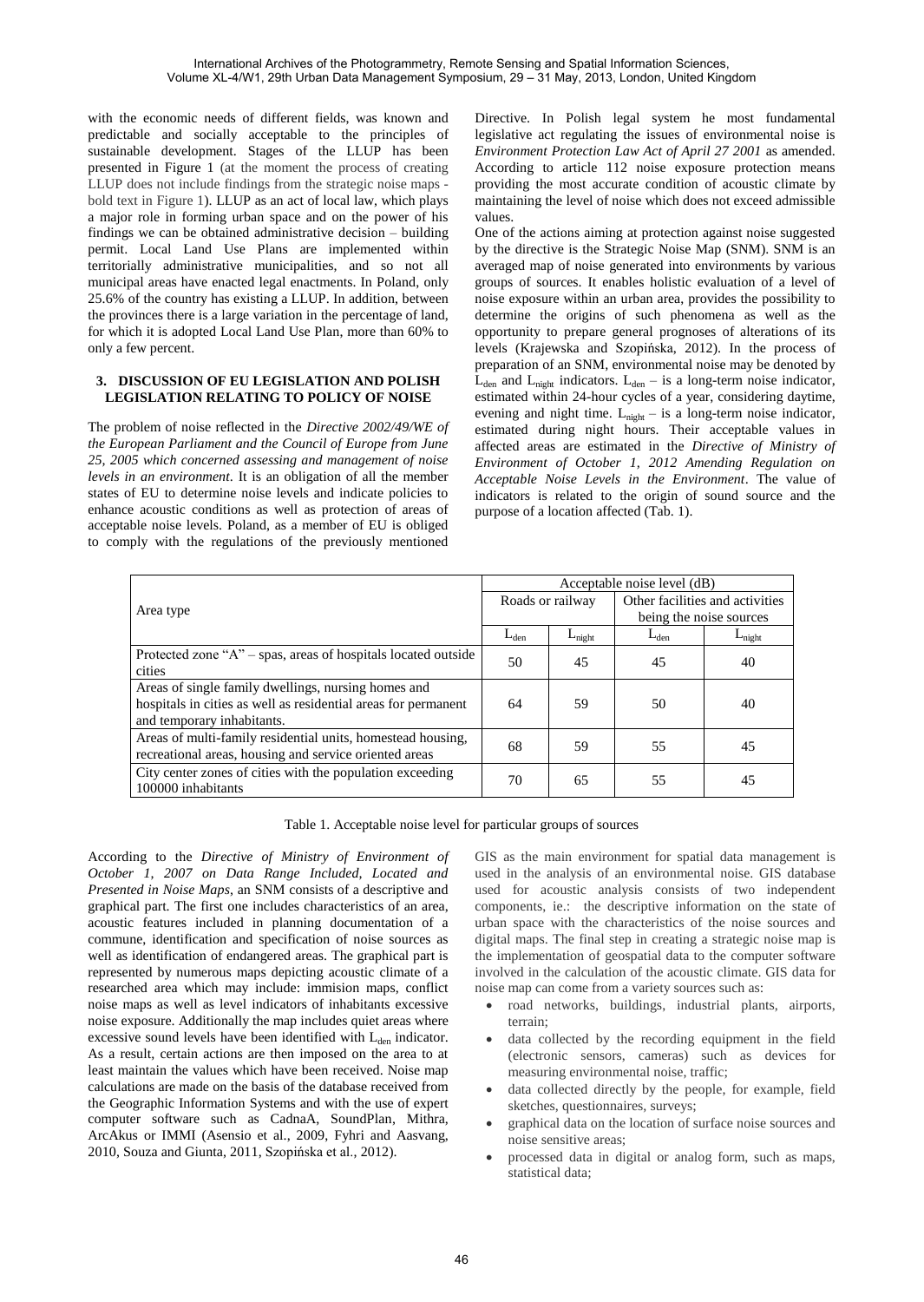Article 7 of the *Directive 2002/49/WE* imposes the obligation to make SNM showing the situation in the preceding calendar year for agglomerations within their territories no later than – 30 June 2007 – for agglomerations exceeding 250000 inhabitants and 30 June  $2012 -$  for all agglomerations. In the directive context the term "agglomeration" means part of a territory having a population in excess of 100000 and population density allowing a Member State to consider it an urbanized area. According to the *Directive 2002/49/WE* and polish law regulations Strategic Noise Maps have been prepared for all the Polish cities exceeding 250,000 and 100,000 inhabitants.

# **4. STAGES OF LOCAL USE PLAN INCLUDING THE STRATEGIC NOISE MAP**

According to Article 71 of *Environment Protection Law Act of 27 April 2001* along with its further changes, environmental protection issues form the basis a Local Land Use Plan. In accordance with the act, local plans must include all the necessary solutions preventing pollution and give directions for planning to take into consideration the aspect of maintaining ecological balance and to rationally manage natural resources in relation to the need of protection from noise exposure. The requirements are fulfilled in various manners in local planning:

 Defining areas of limited or restricted use including quiet areas of acceptable noise levels. Identifying areas of different functions and land development conditions such

as noise-sensitive areas with existing acoustic standards of environmental quality;

- Such protected areas include: areas for residential buildup, noise-sensitive buildings such as hospitals, nursery homes, areas for spas and for buildings of permanent or temporary residence for children and minors;
- Locating areas of manufacturing, warehousing or storing activities in distances which eliminate their negative influence on the environment and people. The influence is characterized by excessive levels of industrial noise.

The Local Land Use Plan preparation procedure includes verification of existing conditions as well as identification of changes in spatial organization. The preparation stages were divided into four major phases by Cymerman (Cymerman, 2010) (Fig. 1). Phase 0 is characterized by collecting initial input data providing information about the area. Such resources include a master map, ecophysiography as well as urban planning inventory. The needed analysis of natural environment condition is provided by ecophysiography. Such a study includes information about current condition along with possible threats to individual environmental components including noise levels and its possible value alterations in relation to time. After assessment and verification of completion of collected initial data, phase 1 follows – analytic work.



# GATHERING MATERIAL INPUTS

Figure 1. Stages of Local Land Use Plan including Strategic Noise Map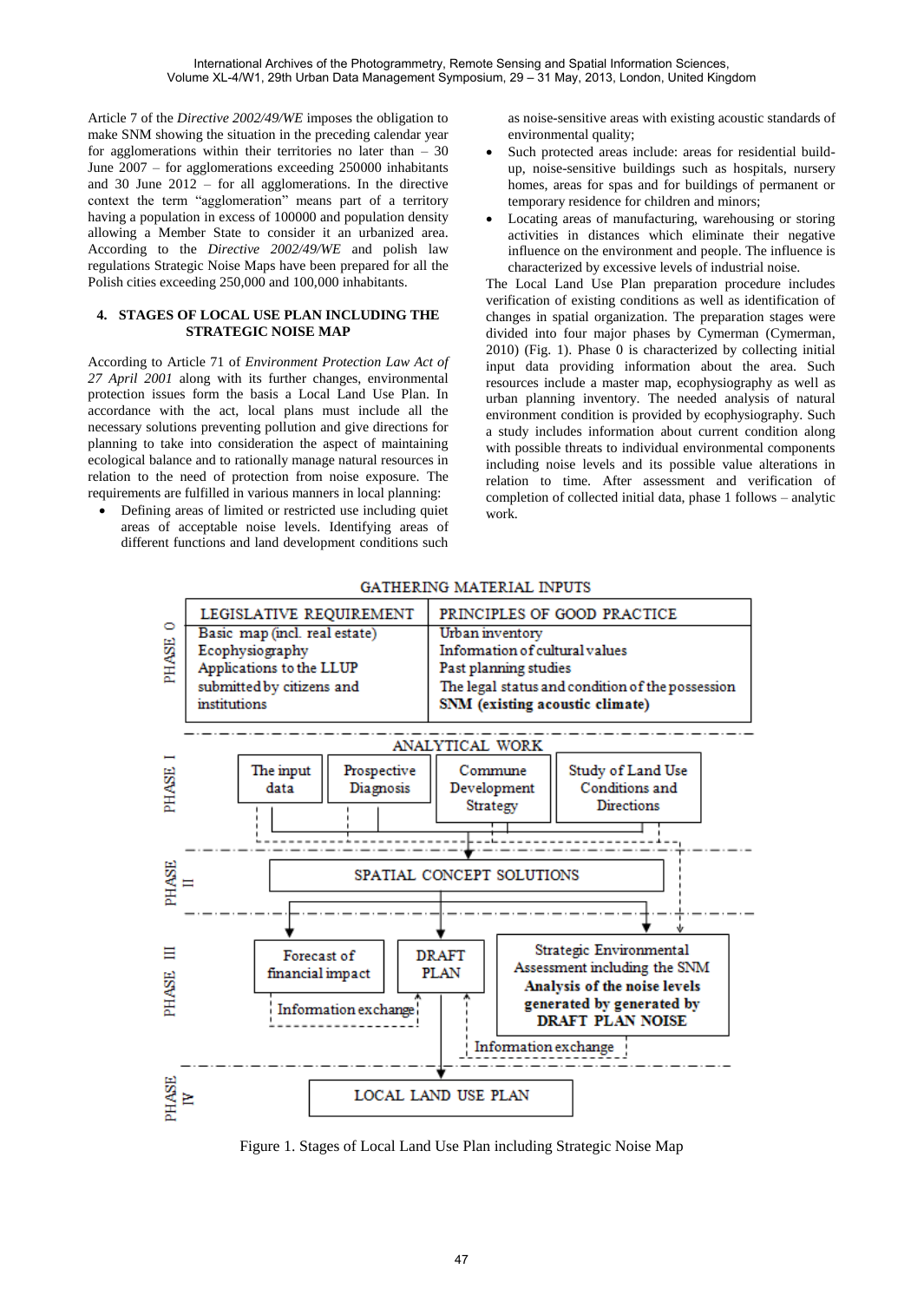This stage deals with assessing developmental conditions on the basis of available documentations as well as identifying threats to the environment and its susceptibility to changes. Phase 2 is about creation of introductory concepts of spatial development solutions, on the basis of which a draft of a plan, forecasts of financial consequences as well as the prognosis of influence of the plan solutions on natural environment (phase 3). The main aim of the prognosis is assessment of effects implementation of LLUP. On the basis of its results it is possible to verify the draft plan assumptions in terms of its negative influence on the environment. The prognosis preparation involves using initial data of the Study of Land Use Conditions and Directions, ecophysiography and cartographic documentation. After approvals, and social consultation, the project of a plan is written down in the form of a local legal act and regulations including land development and build-up parameters are formed. Phase 4 involves final works connected to introducing LLUP. Currently in Poland, the procedures of developing local plans involve an environment diagnosis in form of ecophysiography and prognosis of the impact on the environment (referred to as the prognosis). In ecophysigraphy the information concerning acoustic climate of an area originate mainly from the Study of Land Use Conditions and Directions and researches of reports concerning condition of natural environment for every voivodeship (referred to as the report). The documentation includes randomly prepared acoustic analyses. The report includes sound measurements made in major cities and does not include information on noise generated by all the groups of sources. The Study of Land Use Conditions and Directions contains only descriptive analyses of acoustic climate, excluding measured values. Analogical situation concerns the prognosis which does not include precise measurement of noise and its levels. All the analyses for existing condition and the target situation (with the fulfillment of the plan's conditions) have their source in additional documentation such as the Study of Land Use Conditions and Directions. Therefore it must be emphasized here that no precise acoustic analyses of noise levels generated by sources listed in the plan are performed. All the applied means of noise protection such as acoustic screens, location of sensitive areas and distances from noise sources do not result from precise calculation but mere interpretations of partial, hardly credible data.

The previous observations and the analysis of the previously mentioned documentation indicate the lack of complex research of environment in terms of acoustic climate for existing and forecasted conditions. Thus it has been suggested here to introduce the application of SNM in the preparation process of LLUP through the following project solutions (Fig. 1):

- SNM as a credible source of information about noise levels should be included in the initial documentation of the procedure of preparation of the Local Land Use Plan (phase 0).
- While preparing environmental forecasts, SNM analyses must be introduces since they take into account the levels of noise originating from sources indicated by the plan (phase 3).
- Once the forecast has been analysed, it has been suggested to repeat the same procedure with the draft plan and analyse it in terms of preservation the acoustic standards for noise-sensitive areas (phase 3).

When applying SNM we receive measurable noise values in decibels, which allows for clear and easily verified conclusions for the forecasts. In the same time, it prevents the commonly applied and highly incorrect methods of identifying of applying

highly inaccurate expressions concerning acoustic climate such as: high, low, strong, weak for existing conditions and probably at the same level, remaining unchanged, for a target situation, with no precise values and measurement. If urban planners had taken the system of local planning including application of SNM into consideration, the problem of excess noise level would have been eliminated at the draft planning stage before its legalization. Ever since Directive 2002/49/WE concerning development of Noise Strategic Maps in agglomerations with the population of over 100,000 became effective, access to precise, unquestionable acoustic data has been considerably easier. Application of the new source of information in the process of creation of LLUP will allow for more precise estimation of boundaries of areas of different land development, especially sensitive areas, where according to the directive noise level must not exceed acceptable values. With such an approach in mind, SNM becomes a new tool supporting the process of developing urban space with the preservation of principles of sustainable development and spatial order.

## **5. CONCLUSIONS**

The presentation of the problem of influence of acoustic climate on urban space planning as well as presentation of stages of the preparation of LLUP in relation to the application of a strategic noise map may lead to the following conclusions:

- The issue of environmental noise and methods of protection against it is not sufficiently identified in the process of preparation of LLUP.
- The noise map is a valuable and irreplaceable source of information about noise levels and thus should be applied by urban planners in the process of urban space planning according to principles of sustainable development and spatial order.
- Every analysis of acoustic climate of a surrounding included in a local plan are of an intuitive character and are prepared on the basis of incomplete data. It concerns both existing and target conditions after fulfillment of the plan.
- SNM enables verification of conclusions included in the forecast of environment impact concerning protection against noise since it provides measurable values of its level. Consequently It results in more precise estimation of different urban development areas and their limits, which is especially significant in terms of noise-sensitive areas where noise level requirements identified by lawmakers must be preserved.
- Applying SNM in verification of conceptual space arrangements in terms of protection against noise in the preparation of LLUP as well as their further application in the plan is a considerable advantage.

The changes affecting the space (and the accompanying noise) are of dynamic character, thus a necessity of constant monitoring emerges. Reliable information concerning alterations of environmental noise levels is crucial for the space participants in the process of proper investment decision making as well as for urban planners to be able to design an inhabitant-friendly city which complies with the rules of sustainable development. Full comprehension of the subject of the influence of environmental noise on urban space development requires further research and analyses.